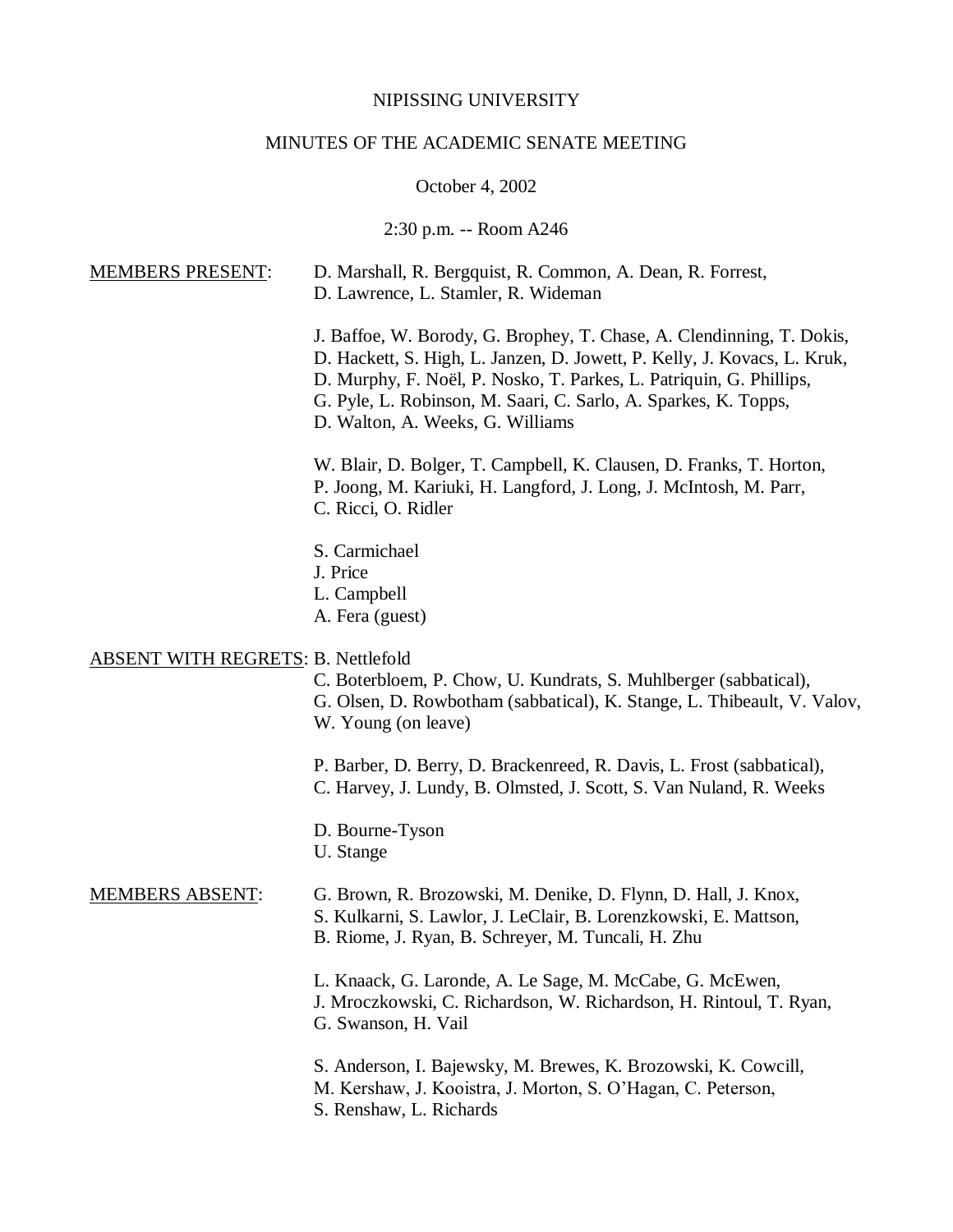MOTION #1: Moved by D. Jowett, seconded by W. Blair that the minutes of the regular meeting of the Academic Senate dated September 13, 2002 be adopted. CARRIED

#### ANNOUNCEMENTS

The President introduced Mickey Wallace, Chair of the Board of Governors. He announced that the Consolidated Committee had approved the applications of Dr. Harvey and Dr. Franks for promotion to Associate Professor. The President encouraged everyone to attend the opening/naming ceremony for the new academic wing, Zytaruk Hall, on October 18 at 10:30 a.m. at Nipissing's coffee lounge. Dr. Marshall announced that the Board of Governors, at its October meeting, had approved the appointment of David Liddle as Chancellor of Nipissing University. The President thanked faculty for their huge participation at the recent Universities Fair. He noted that Nipissing is ready with space and residence for the number of students predicted in the double cohort year. However, there are estimates that there may be 8,000-10,000 additional slow trackers above the number that the university system has agreed to take in. Due to the competitive environment, Dr. Marshall felt that Nipissing would be fortunate to get its targeted enrolment of 159 additional, direct entry, high school students.

Dr. Forrest announced that the President had recently received the honor of "Community Builder of the Year". A plaque commemorating this award is on permanent display at Northgate Square. Dr. Forrest reported that the University Research Council is rewriting its guidelines and the document and policy will be brought to the November Senate meeting. The Strategic Research Plan has been sent back to faculty for review and any comments should be forwarded to the Deans or Bill Radford. This document will be presented at the November Senate since it is important to have a policy in place.

Dr. Dean stated that the Universities Fair had been very successful and he also appreciated the large turnout of faculty at the event. He announced that the Faculty of Arts and Science had purchased plagiarism software; Nipissing is one of 10 universities that has made this decision. Faculty may contact Jack Jones for instruction and assistance. Dr. Dean thanked the Department Chairs for their work in compiling the Arts and Science plan for the next two years. The introductory section will be posted on the web. Dr. Dean announced he would chair a Frosh Week Committee and he asked for faculty volunteers to serve on this committee. The Dean reported on a successful outcome to the recent NSERC grant selection committee site visit.

Dr. Common recognized the individual faculty members who had participated at the Universities Fair. He distributed statistical information to senators depicting Education enrolment trends over time. The Dean announced that a private, foreign Faculty of Education had received favorable predisposition from the ministry to operate in Ottawa. The Dean informed Senate of a Ministry of Education plan to require teachables to be eligible for an Ontario Teaching Certificate. This could have an effect upon majors in Psychology and Sociology as a route for primary teachers. The plan may be enacted in 2005/2006.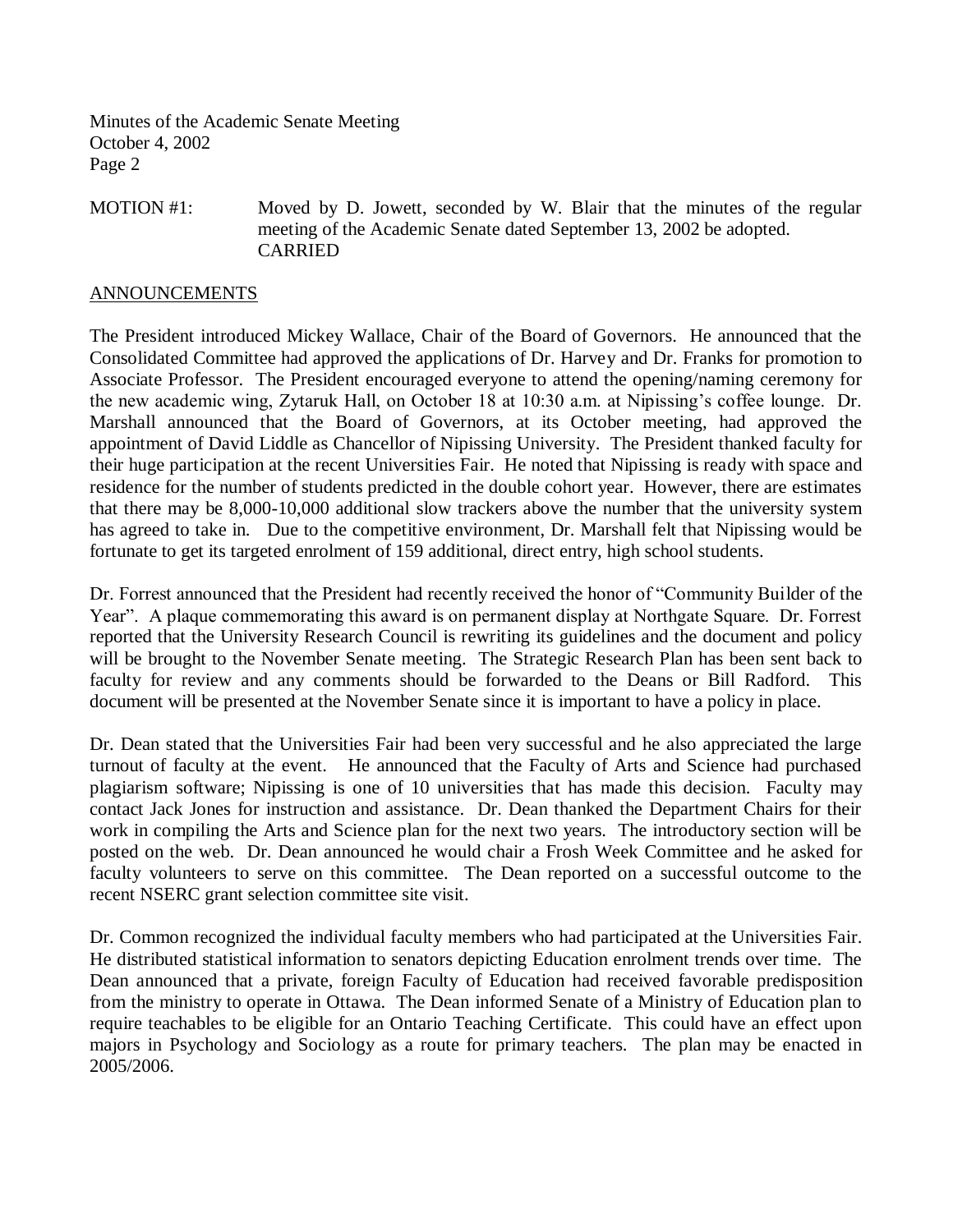NUSU President, Julie Price, announced the various conferences being attended by Mark Tomlin, Vice-President, External. She stated that elections have now been completed and the new student representatives will attend the November Senate meeting. Ms. Price announced that the 'tuition free' campaign will occur during the month of October, rather than February.

Admissions, Promotions and Petitions Committee

- MOTION # 2: Moved by R. Bergquist, seconded by D. Jowett that the Report of the Admissions, Promotions and Petitions Committee dated September 20, 2002 be received. CARRIED
- MOTION #3: Moved by R. Bergquist, seconded by A. Sparkes that the students listed on Appendix A, who have completed all requirements of their respective degrees, be admitted to their respective degrees in-course and that diplomas for the degrees be awarded. CARRIED

#### REPORTS OF REPRESENTATIVES ON OTHER BODIES

Dr. Sparkes recommended that the Senate representatives on the Board of Governors assume responsibility for presenting a report to Senate following each Board meeting.

Mr. Lawrence reported that the Pensions and Benefits Committee had met in September and would meet again in November. Senators were encouraged to share their concerns with any member of the Pensions and Benefits Committee. Mr. Lawrence stated that the rate of return had been inaccurately reported on the web, but has since been corrected.

#### ELECTIONS

| <b>MOTION #4:</b> | Moved by D. Marshall, seconded by D. Franks that Senate now elect a senator<br>from the Faculty of Education to replace the vacant position on the Consolidated<br>Committee.<br><b>CARRIED</b> |
|-------------------|-------------------------------------------------------------------------------------------------------------------------------------------------------------------------------------------------|
|                   | R. Common nominated C. Harvey                                                                                                                                                                   |
| <b>MOTION #5:</b> | Moved by A. Sparkes, seconded by D. Franks that nominations cease.<br><b>CARRIED</b>                                                                                                            |
|                   | Acclaimed: C. Harvey                                                                                                                                                                            |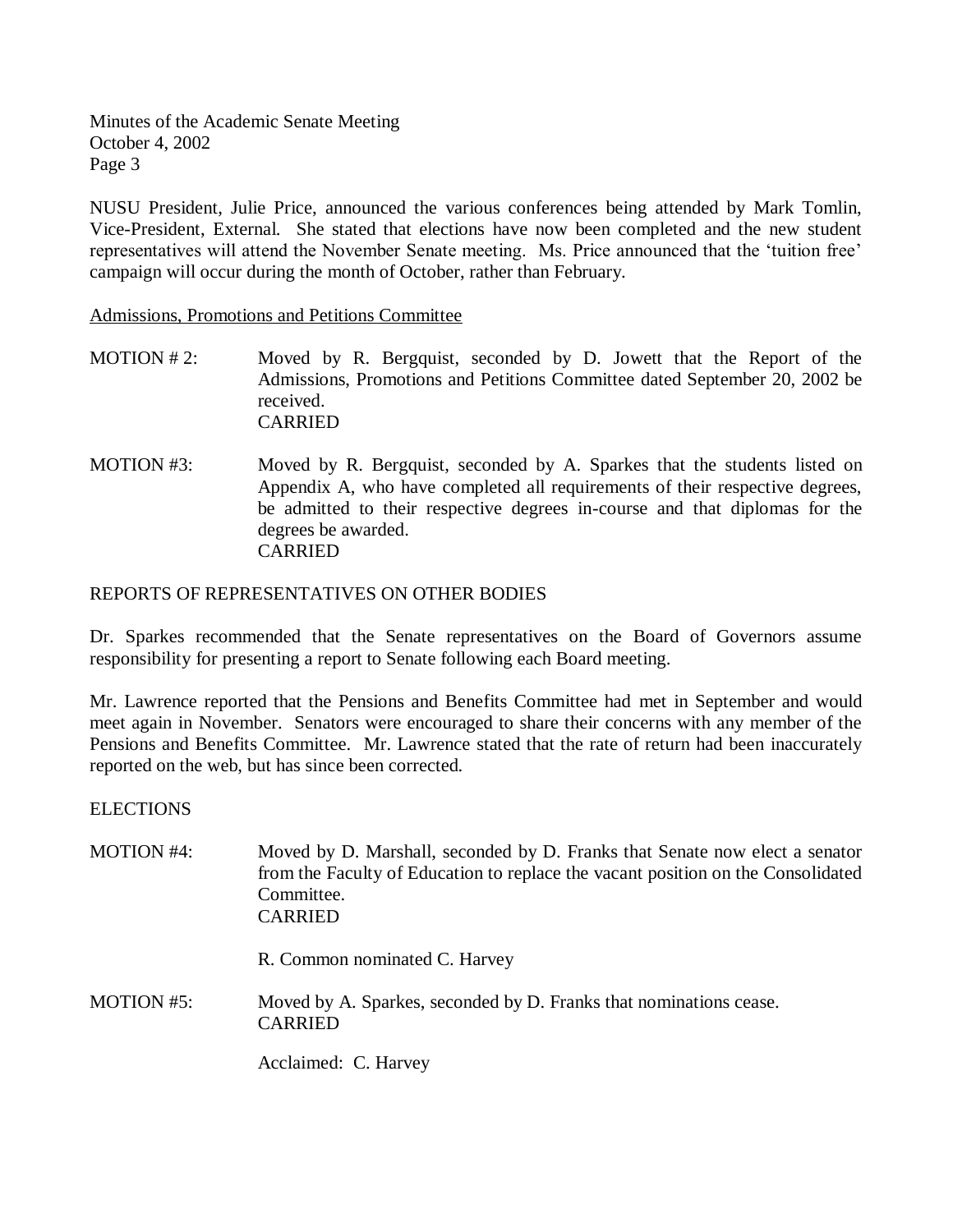NEW BUSINESS

| <b>MOTION #6:</b> | Moved by R. Bergquist, seconded by D. Lawrence that Senate consider receipt<br>of the Report of the Admissions, Promotions and Petitions Committee dated<br>October 4, 2002.<br><b>CARRIED</b>                                                                                     |
|-------------------|------------------------------------------------------------------------------------------------------------------------------------------------------------------------------------------------------------------------------------------------------------------------------------|
| <b>MOTION #7:</b> | Moved by R. Bergquist, seconded by J. Price that the Report of the Admissions,<br>Promotions and Petitions Committee dated October 4, 2002 be received.<br><b>CARRIED</b>                                                                                                          |
| <b>MOTION #8:</b> | Moved by R. Bergquist, seconded by J. Baffoe that the admission requirements<br>for the following programs be changed from "English; two Mathematics" to<br>"English; one Mathematics, preferably Calculus":                                                                       |
|                   | <b>Bachelor of Arts</b><br>$(BA)$ General $-3$ year:<br><b>Administrative Studies</b><br>Economics                                                                                                                                                                                 |
|                   | <b>Bachelor of Business Administration</b><br>$(BBA)$ Honours $-4$ year                                                                                                                                                                                                            |
|                   | <b>Bachelor of Business Information Systems</b><br>$(BIS)$ Honours $-4$ year                                                                                                                                                                                                       |
|                   | This new admission policy is to be in effect for Fall 2003 admissions. The<br>policy is to be reviewed by the School of Business and Economics in the<br>2005/2006 academic year.<br><b>CARRIED</b>                                                                                |
| <b>MOTION #9:</b> | Moved by R. Bergquist, seconded by D. Lawrence that the students listed on<br>Appendix A, who have completed all requirements of their respective degrees,<br>be admitted to their respective degrees in-course and that diplomas for the<br>degrees be awarded.<br><b>CARRIED</b> |
| MOTION #10:       | Moved by R. Forrest, seconded by W. Borody that Senate consider receipt of the<br>Report of the Academic Planning Committee dated October 2, 2002.<br><b>CARRIED</b>                                                                                                               |